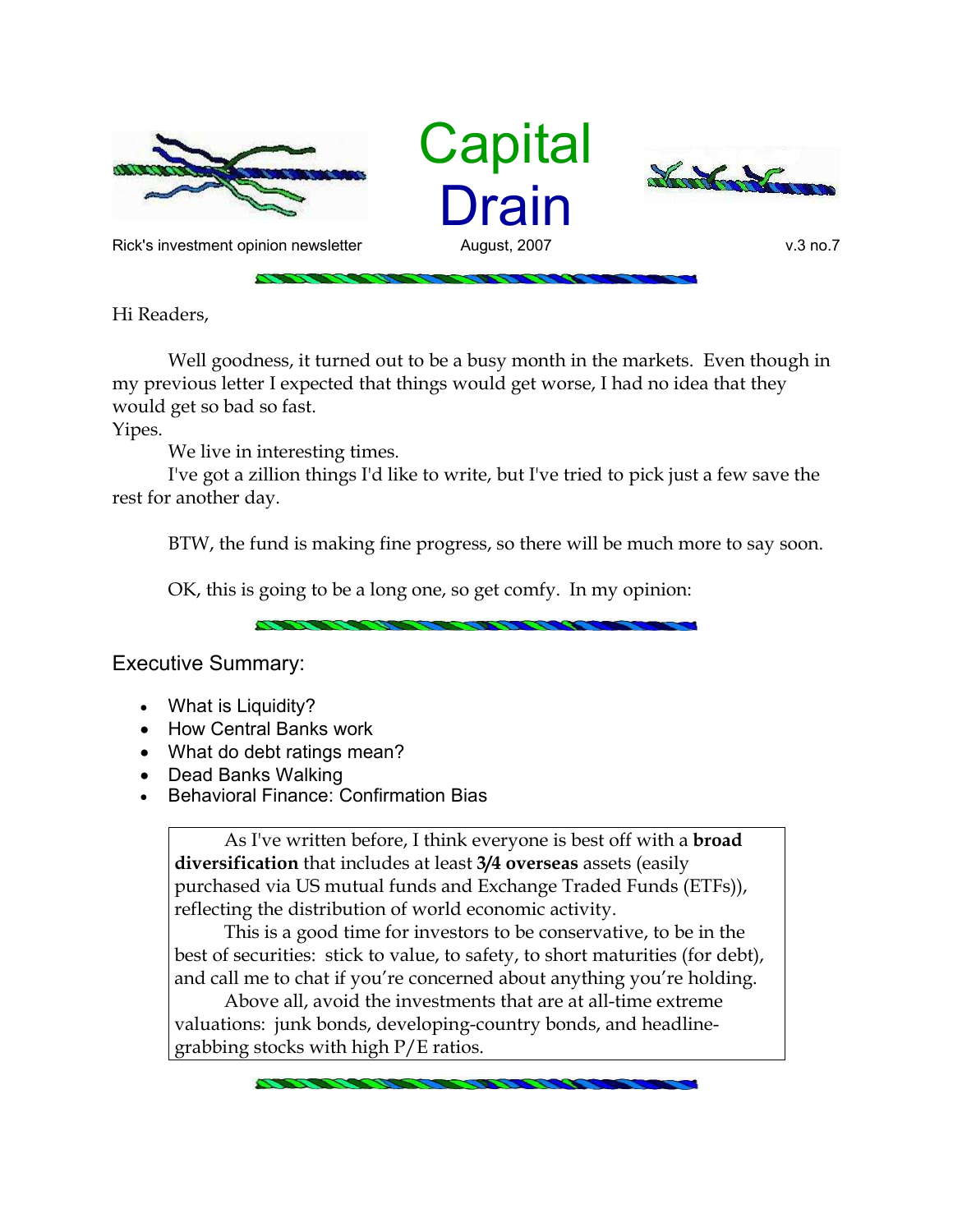# The Details:

"Our current system of levered finance and its related structures may be critically flawed. Nothing within it allows for the hedging of liquidity risk, and that is the problem at the moment."

- William H. Gross, Chief Investment Officer of Pimco<sup>1</sup>

Everyone lately has been talking about **liquidity**. What is it, anyway? In a personal context, liquidity is each of and a combination of:

- a) Do you have the cash to pay your bills?
- b) Is there someone who will lend you the cash to pay your bills?
- c) Is there something you can sell quickly, for a price that you consider fair, to get the cash to pay your bills? Is there a willing buyer?
- d) Can you sell the asset of your choice, something you really didn't want much anyway? Or does no one else want that asset, so you have to sell something you'd much rather keep?

In a business context the only difference is that "pay your bills" can mean a variety of different financial obligations.

The reason liquidity is in the news, then, is that different segments of our financial economy are falling short on some of those measures.

A lot of recent home buyers, for example, a) can't pay their mortgage out of current income, b) can't refinance, and c) can't sell their home for a good price. This isn't just the newly-famous subprime borrowers, either. Even borrowers with relatively good credit signed up for mortgages with low teaser rates which are resetting to higher, unaffordable minimum payments. It's a bad idea, but they could buy some time by d) selling their jewelry, etc., or raiding their insurance or retirement funds. Bad idea.

Remarkably similarly, a lot of hedge funds a) don't have cash or current income, b) have already borrowed (at least) as much as lenders will let them have, and c) can't sell the LBOed companies or CDOs and other exotic derivative stuff that they invested in. To buy time, they can d) sell assets like Treasury bills, blue-chip stocks, gold, etc., that have a ready every-day market.

Some businesses a) have a lot of debt payments relative to their income, and b) can't borrow more now that investors are a little more cautious about junk bonds. They could c) sell a division or issue more stock, but that takes time even if it works.

Some banks have lent money to all of the above. They are realizing that a) those borrowers won't repay them on time, and b) bringing in more depositors' or investors' capital is time-consuming at best. They c) can't get much of anything by selling the bad loans, but they could d) sell some of their good loans to other banks. Even selling at a loss, at least they get some cash.

<sup>&</sup>lt;sup>1</sup> Floyd Norris, " News Analysis: A New Kind of Bank Run Tests Old Safeguards," The New York Times, 10 Aug. 2007, The New York Times Company, 10 Aug. 2007

<sup>&</sup>lt;http://www.nytimes.com/2007/08/10/business/10liquidity.html?ref=business>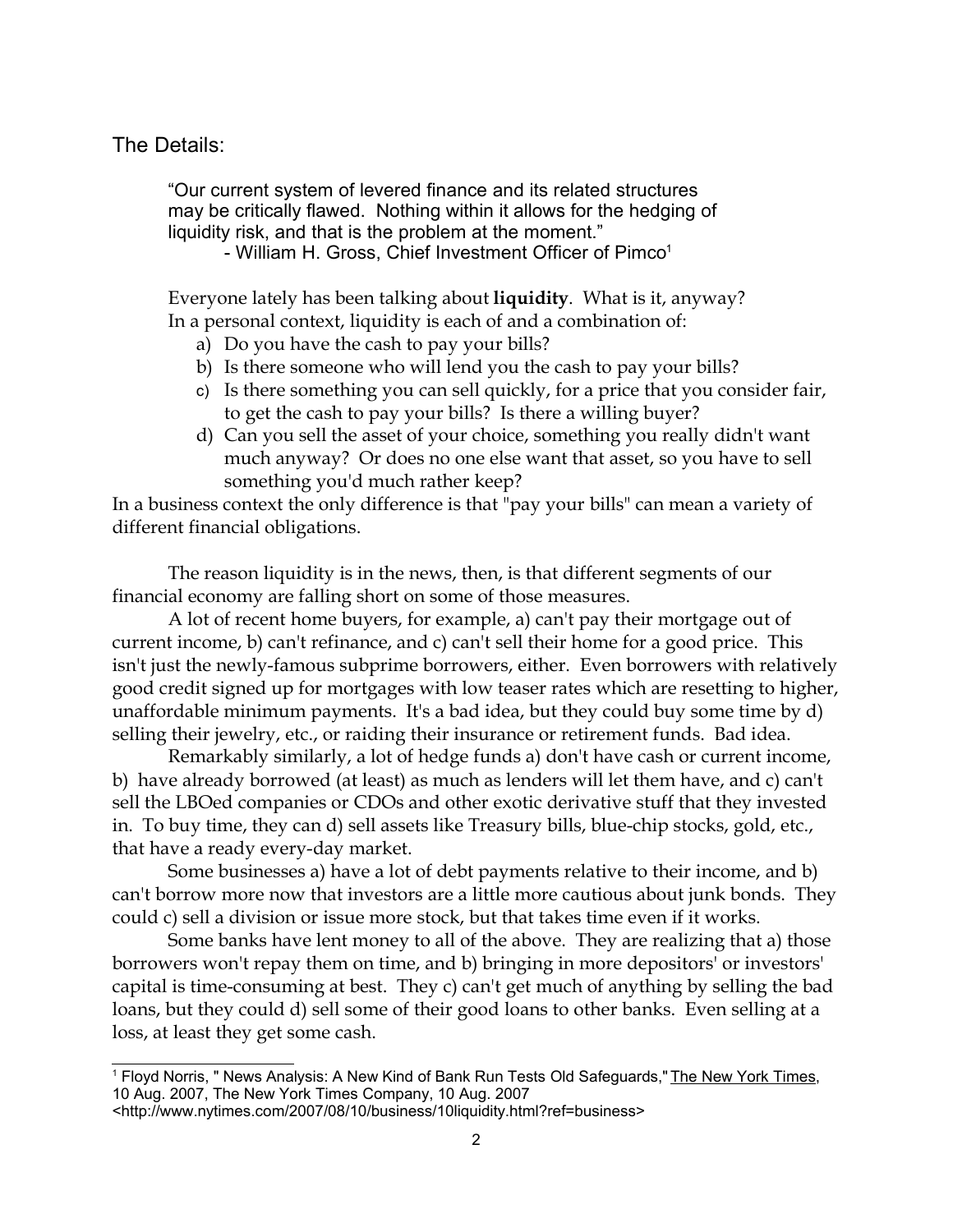How, now, did the **Federal Reserve Bank** (FRB) and it's European, Japanese, and Australian counterparts try to fix this situation? Basically, by making short, safe, fully collateralized loans to the banks. The banks would be relieved of the need to sell anything at a fire-sale price. In turn, they could give the businesses and hedge funds some breathing room to avoid fire-sales.

How exactly, does the Fed make loans anyway? Let's start with a quick review of the central concepts of Microeconomics: Supply, Demand, and Equilibrium. (Econsavvy readers can skip ahead 3 charts to the top of page 5.)

If you're buying something, you'll likely want to buy more of it if it's cheaper, or less of it if it's more expensive.

If you're selling something, you'll likely want to sell less of it if it's cheaper, or more of it if it's more expensive.

Buyers and sellers are called 'Demand' and 'Supply' respectively. Their price/quantity preferences can be represented as curved lines, like this:



**Supply and Demand** 

...so for example on the green Demand Curve, increasing prices (vertical rise) correspond to decreasing quantity (horizontal left), and vice versa, right?

The price where the buyer wants to buy the same quantity that the seller wants to sell is where the Supply and Demand curves cross, the Equilibrium price and quantity.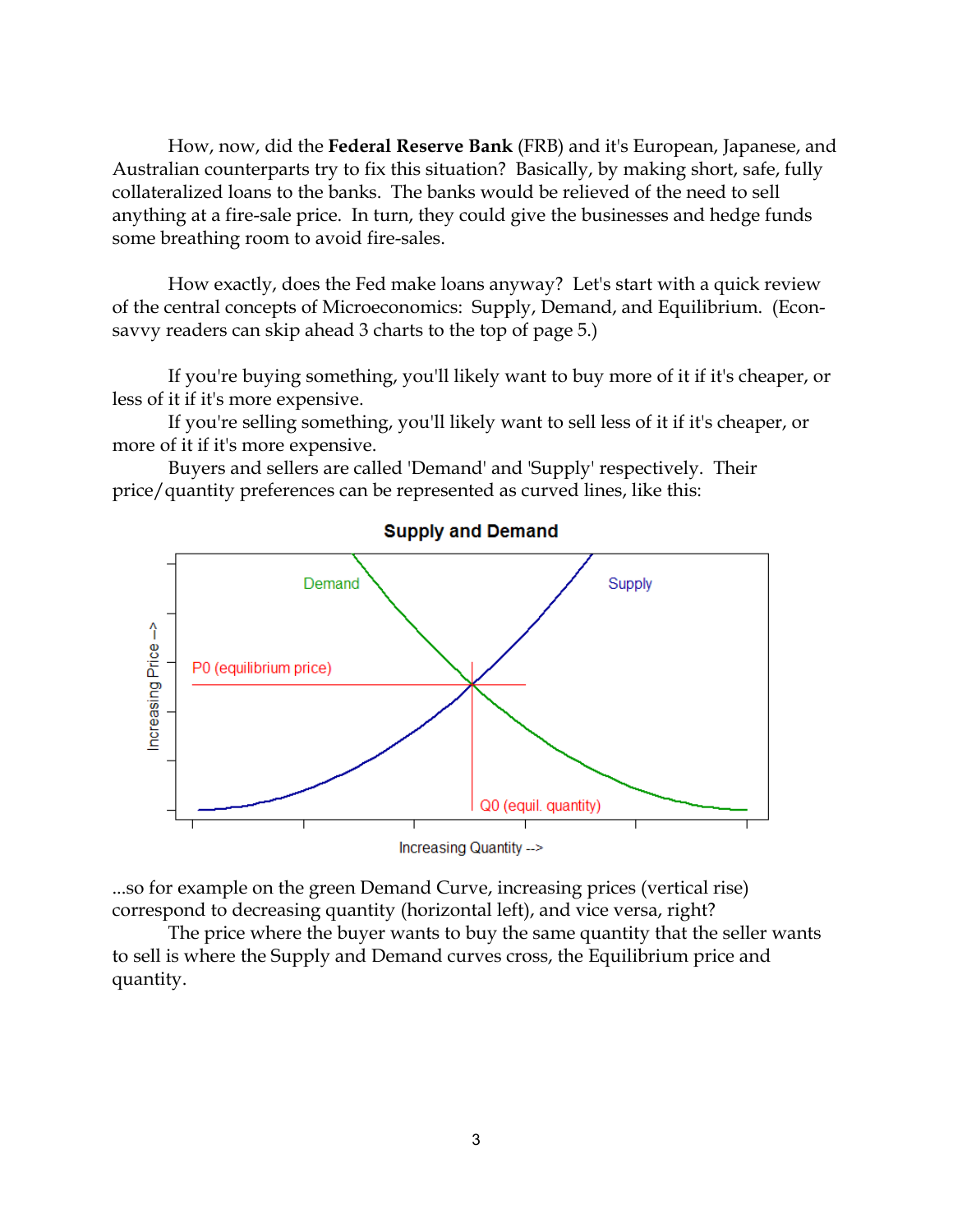What happens when people decide they want to buy more, even if that means raising their cost a bit? That's called shifting the Demand curve (think of sliding it to the right.) Same people, same product, but now at any given price people want more of the product.

The new equilibrium price and quantity are where the new Demand curve and the (unchanged) Supply curve cross:



The supplier may now say, "Cool! If I want to, I could actually sell a lot more quantity for the same price as before!" So he makes (or picks or grows or whatever) more of the product, shifting the Supply curve to the right as well.

Now the new supply and demand curves cross at the original equilibrium price but a much higher quantity:



**Supply and Demand** 

4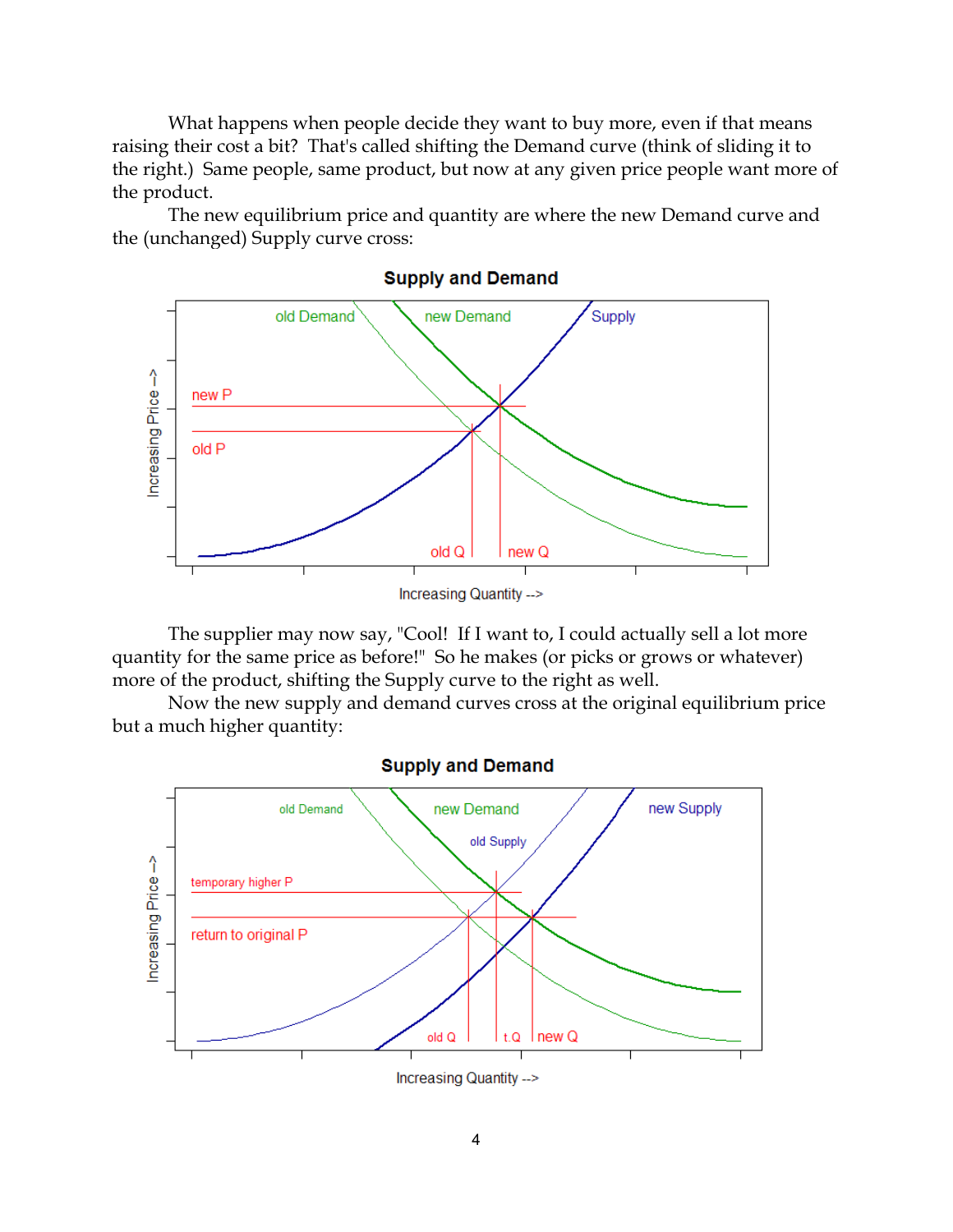What on earth does this have to do with the FRB?

The product is cash. The FRB is the supplier. The Federal Funds interest rate is the price of borrowing cash. Bank borrowing is the demand. Here are the same diagrams with different labels.

On a normal day, the demand for cash rises and falls a little based on all sorts of business details. The FRB wants to keep the price at the target rate, so it can change supply a little (for example by buying Treasury Bonds, which takes the bonds out of the market but puts in more cash.) In essence, though, the picture stays nearly static:



#### Supply and Demand for Fed Res Bank Cash

Copyright © 2007 Longsplice Investments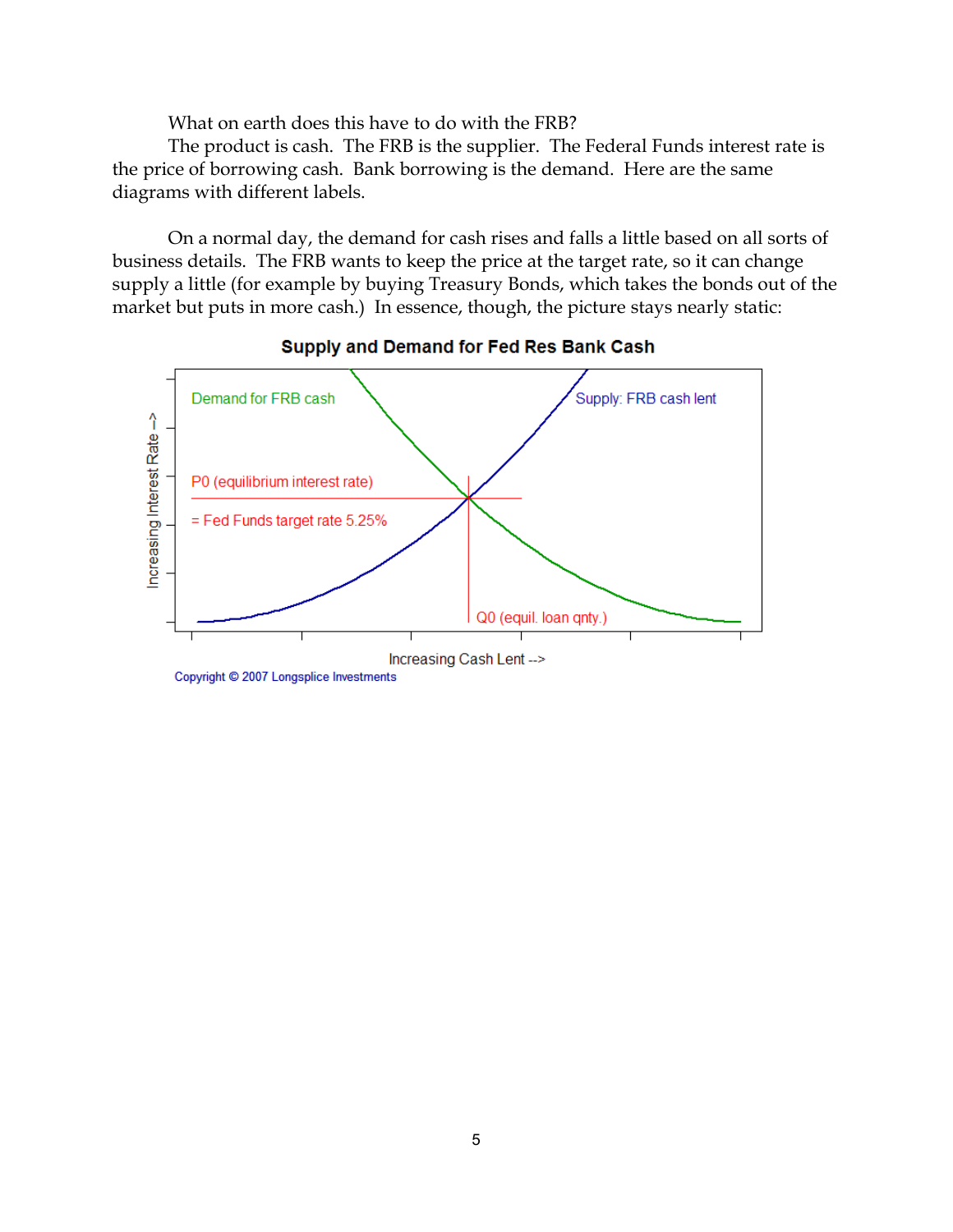In the last week, the liquidity troubles discussed in this letter's first topic meant that a lot more banks have wanted to borrow A LOT more cash. Just as theory says, this shifted the demand curve and the equilibrium price rose:



Supply and Demand for Fed Res Bank Cash

This isn't just theory, it's completely real. Here's a chart of the effective interest rates for different maturities of Treasury debt. Note that the effective (actual) Fed Funds (FF) interest rate (left, short-term end of each curve) this past Thursday was driven quite a bit above the target rate (dashed line). On normal days like a week or a month or a year ago, the effective rate was right where the FRB wanted it.



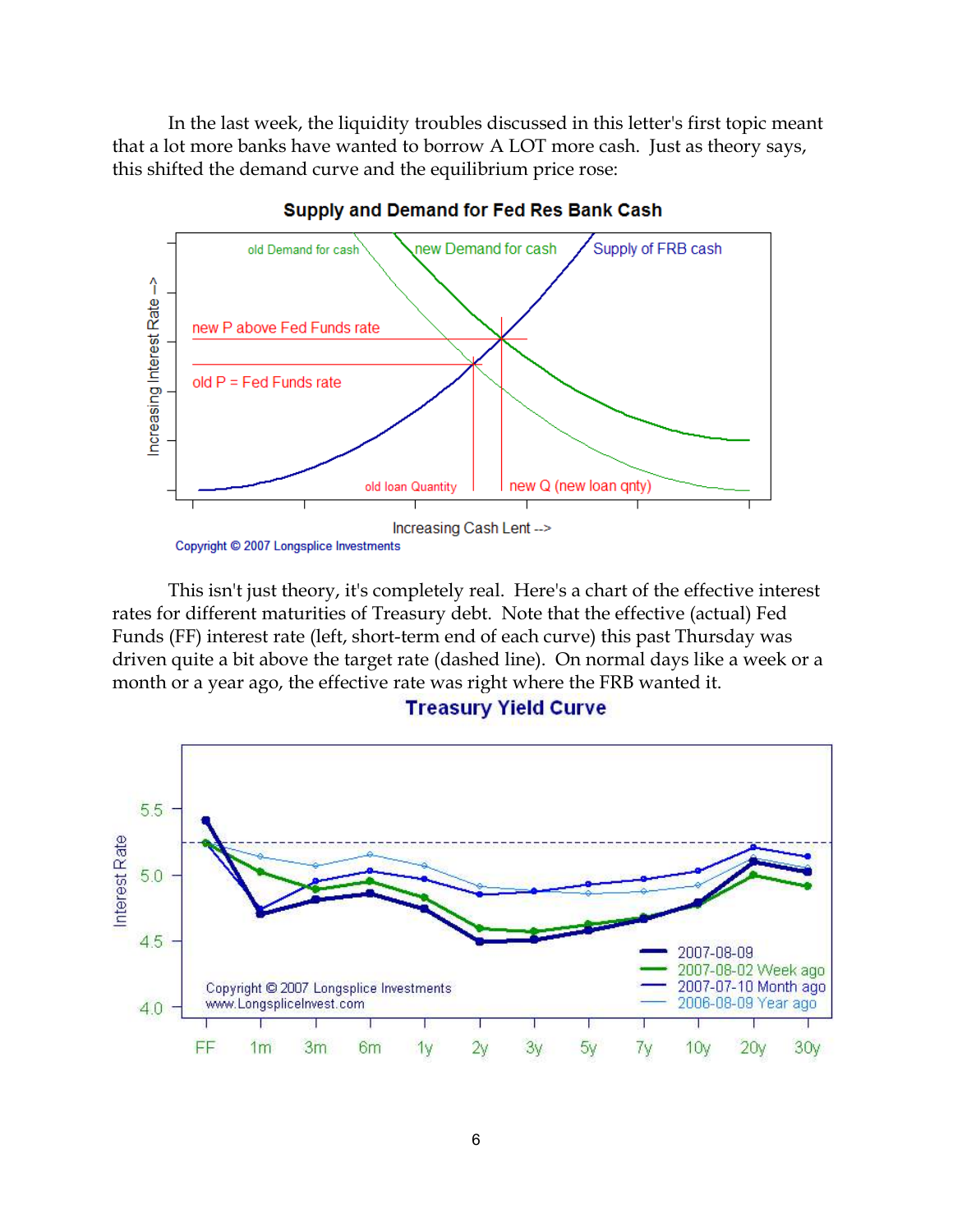The FRB responded Friday by doing basically what they do on any day, only more so: they lent money like mad, increasing the supply and bringing the equilibrium price back to the (original) desired Fed Funds rate.

In doing so, the equilibrium quantity is now a lot higher. A lot more cash has been lent. The FRB has given the banks a big shot of (type b in my previous description) liquidity. That liquidity is expected to find its way to the banks' business and investment fund customers, (somewhat) relieving their liquidity troubles, too.

What the FRB did was slightly unusual in that they allowed bonds from Fannie Mae and other 'agencies' to be used as collateral for the loans. Further, these unusual loans were made explicitly for a short term, after which the borrower returns the cash, plus interest, and the FRB returns the bonds. The effect is the same, though.



#### Supply and Demand for Fed Res Bank Cash

The story is pretty much the same for the European, Japanese, etc., central banks. One different detail is that the European Central Bank (ECB) does not do this lending/re-balancing stuff every day as the FRB does. Thus, when the ECB realized that things were out of balance in Europe, they had already gotten more imbalanced than the US market usually gets. The ECB's Friday response was therefore special (by definition) and much larger (about twice as many billions of dollars) as the FRB's response. They had to play catch-up.

You can wake up now, I'm done. I hope that explanation helped someone. No, this won't be on the Final Exam.

Let's pick up another detail to explain. You've heard about AAA bonds and Junk bonds, etc., but **what** the heck **do those credit ratings mean?**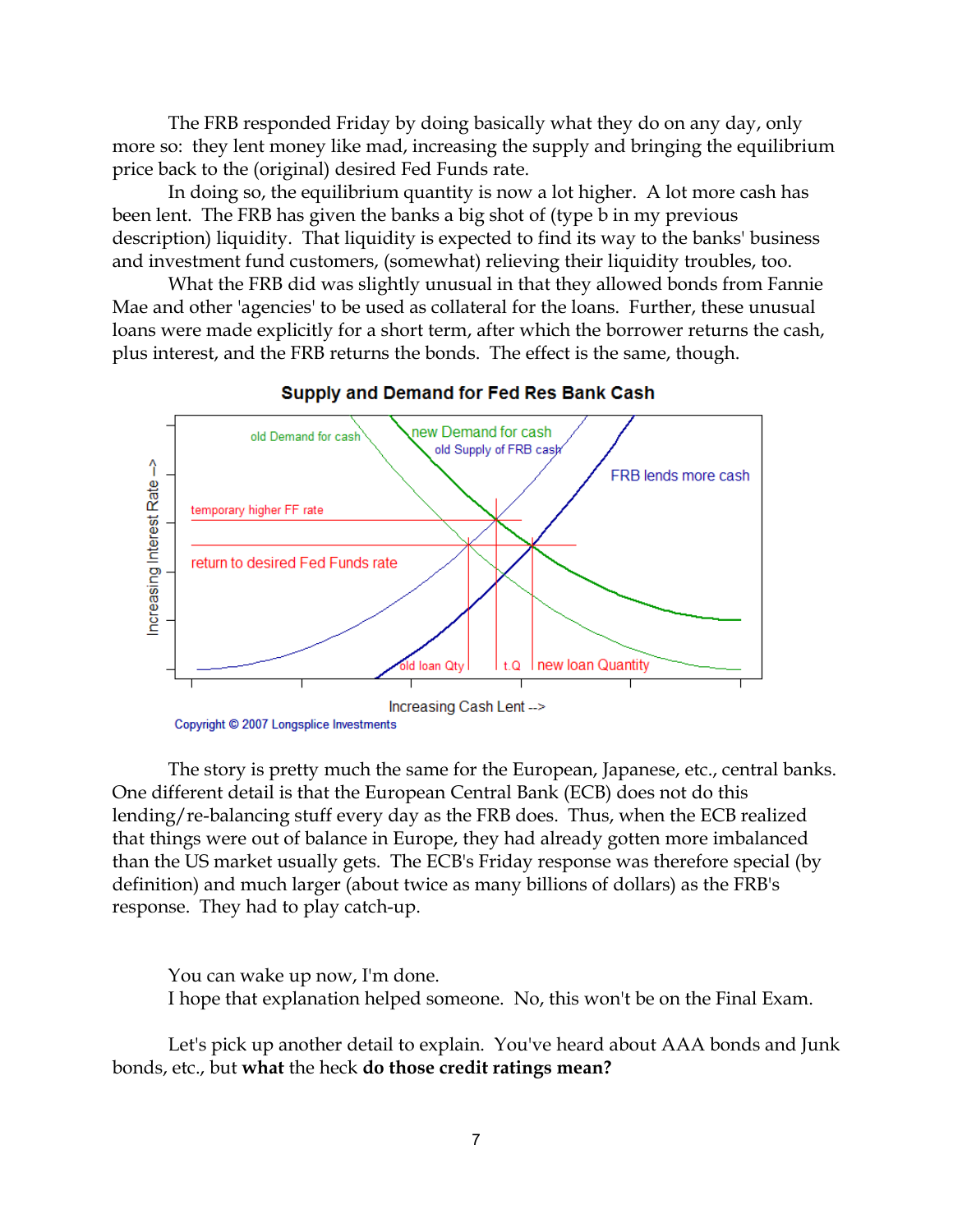## In the bond-rating world, there's a well-accepted guideline: **2**

Investment Grade

- **AAA** : the best quality companies, reliable and stable
- **AA** : quality companies, a bit higher risk than AAA
- **A** : economic situation can affect finance
- **BBB** : medium class companies, which are satisfactory at the moment

**Non-Investment Grade** (also known as junk bonds)

- **BB** : more susceptible to changes in the economy
- **B** : financial situation varies noticeably
- **CCC** : currently vulnerable and dependent on favorable economic conditions to meet its commitments
- **CC** : highly vulnerable, very speculative bonds
- **C** : highly vulnerable, perhaps in bankruptcy or in arrears but still continuing to pay out on obligations
- **CI** : past due on interest
- **R** : under regulatory supervision due to its financial situation
- **SD** : has selectively defaulted on some obligations
- **D** : has defaulted on obligations and S&P believes that it will generally default on most or all obligations
- **NR** : not rated

Lower ratings are riskier, so they pay a higher interest rate to attract investors. There are only a small handful of AAA-rated US companies: GE is one example. It's huge, diversified in products and around the world, has money in the bank, and is consistently very profitable. That's what AAA means in a bond.

The ratings agencies used the same names, AAA etc., when they were rating CDOs, but clearly they meant something different. What exactly they do mean is anybody's guess and is suddenly the question on everybody's mind.

We do know that from day one the CDOs of a given rating paid a significantly higher interest rate than a bond of the same rating would pay. That implies that everyone knew they were riskier. But how much riskier?

Also, well, not everyone actually noticed that they were riskier. Many riskaverse investors, such as pension funds or endowments, have rules that say they "can invest only in Investment Grade securities." Some of those supposedly safety-first investors took the CDO Investment-Grade ratings at face value, and presumably pocketed the extra interest income without thinking about it too much. They should have known "there ain't no such thing as a free lunch," but apparently they didn't and now somebody's going to get hurt.

<sup>&</sup>lt;sup>2</sup> S&P nomenclature, table from Wikipedia. I believe this table is public domain.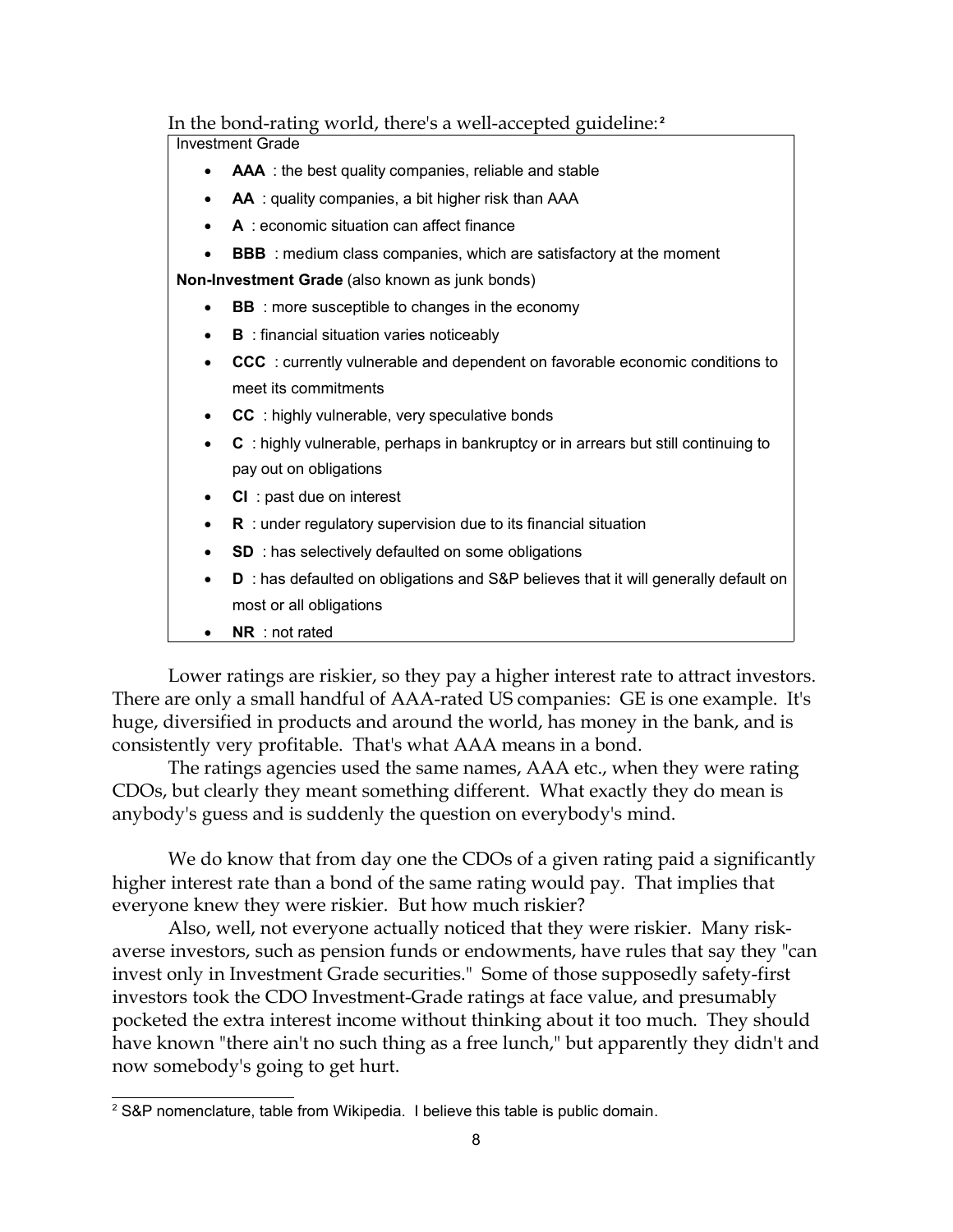What can we, as individual investors, do about all this? Be conservative.

 I mentioned last month that even some respectable-looking bond mutual funds had CDOs in them. It turns out even some money-market funds had CDO-backed commercial paper. Presumably the fund managers are scrambling to fix that, and at this point I don't know that there's much you can do.

## "Bearish on assets means bullish on cash" - Marc Faber $3$

Don't believe the TV cheerleaders that all the bad news is out and everything is going to be OK.

There is still more bad news coming in real estate, for example. The TV is calling this "the subprime mess," but it's more accurate to call it "the variable-rate loan mess" or simply "the real estate bubble." Back when real estate was going up 20% every year, lots of people signed whatever mortgage agreement they had to in order to jump in and buy a house. Even the few who realized that they wouldn't be able to keep up with payments if the rate went up told themselves, "If the payment gets too high I can always re-finance or sell for a profit."

Surprise. Those people can neither re-finance nor sell even at break-even. As the interest-rate reset dates are reached, more and more people find themselves in a nightmare: they try to escape but they can't go anywhere.

"The peak month for the resetting of mortgages will come this October, according to Credit Suisse, when more than \$50 billion in mortgages will switch to a new rate for the first time. The level will remain above \$30 billion a month through September 2008. In all, the interest rates on about \$1 trillion worth of mortgages, or 12 percent of the nation's total, will reset for the first time this year or next. A couple of years ago, by comparison, only a marginal amount of mortgage debt — a few billion dollars — was resetting each month.

So all the carnage in the mortgage market thus far has come even before the bulk of mortgages have reset."<sup>4</sup>

A lot of people are calling for the Fed to lower interest rates. I think that's just a knee-jerk reaction, coupled with wishful thinking. First, having a Fed Funds rate that's a little lower is not going to do anything to make the current situation better. Second,

<sup>&</sup>lt;sup>3</sup> "Marc Faber Says U.S. Stocks Are at Beginning of Bear Market," **Bloomberg.com, 10 Aug. 2007**, Bloomberg L.P., 10 Aug. 2007 <http://www.bloomberg.com/news/av/>

<sup>4</sup> David Leonhardt, "Economic Scene: Keep Your Eyes on Adjustable-Rate Mortgages," The New York Times, 1 Aug. 2007, The New York Times Company, 1 Aug. 2007

<sup>&</sup>lt;http://www.nytimes.com/2007/08/01/business/01leonhardt.html?ex=1343620800&en=42ccf8d6e7d8e446 &ei=5088&partner=rssnyt&emc=rss>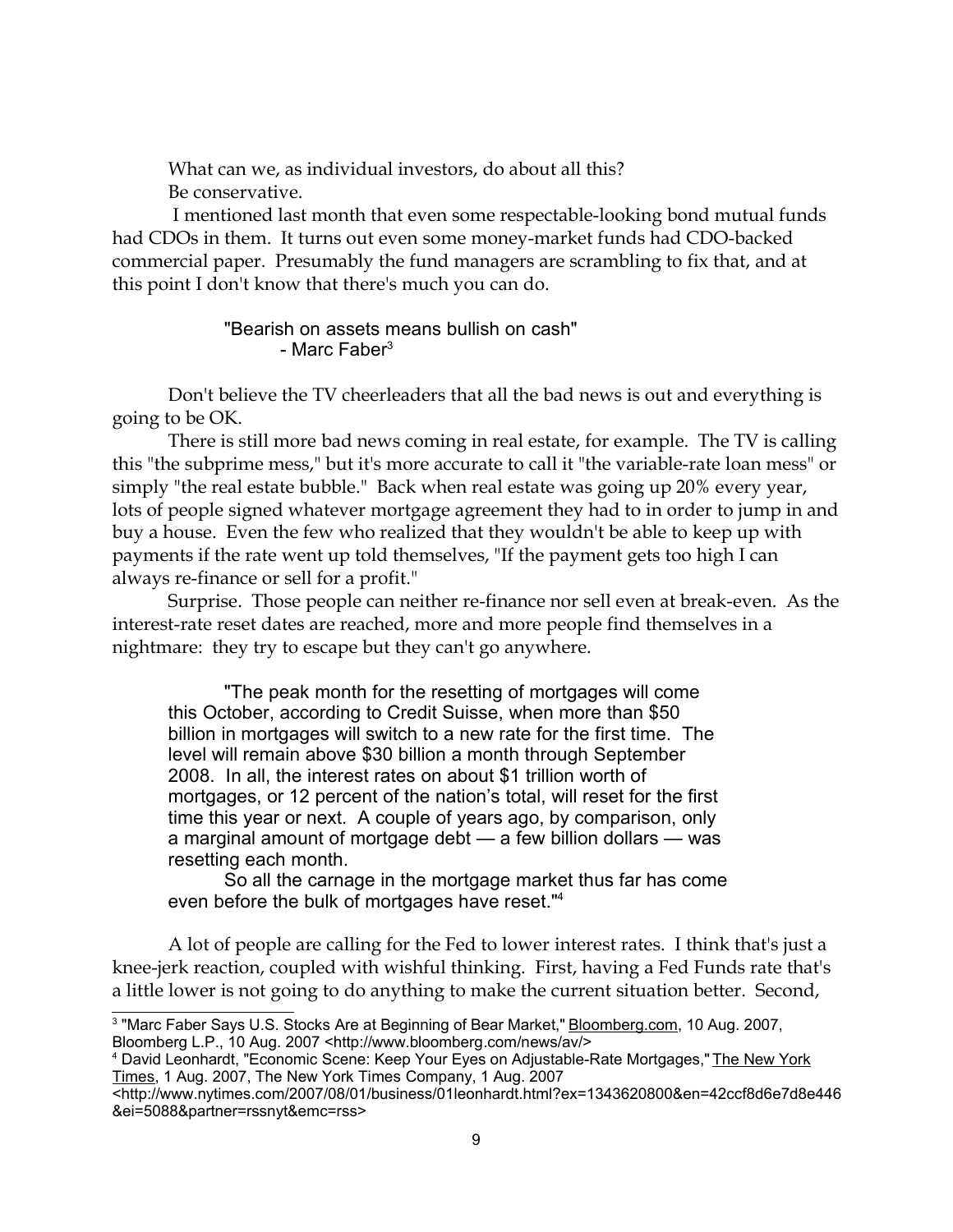the Bernanke Fed read their charter, and understand that their job is to keep inflation low and employment high. Employment is still high, but inflation is still too high. I sincerely doubt that the Fed will lower rates unless the whole economy (the goods and services economy, not just the financial sector) breaks down.

"Interest rates aren't a policy instrument to protect unwise lenders from the consequences of their unwise decisions." -- Bank of England Gov. Mervyn King<sup>5</sup>

I find it hard to imagine that, with all this trouble with people having bought junk debt labeled as Investment Grade, that there aren't some banks out there that are looking at the **possibility of insolvency**. Securities that were supposed to provide extra yield are suddenly providing capital losses instead.

It must be particularly scary right now as they realize that the (type c) liquidity for these CDOs is so bad that no one knows what they're worth now (technically zero if there's no bid), next week, or, most important, when the balance sheet closes for the next quarterly report. A lot of CEOs and CFOs are stuck between pricing based on models and assumptions, and the Sarbanes-Oxley consequences of jail time if they try to whitewash the values of their assets.

One parting thought, from the world of **Behavioral Finance**. We got to the point of this bubble bursting because once again the great echo chamber of the mainstream media said, "This time is different! No worries! Keep on, keep on!" even as the evidence of a growing problem became apparent.

People are inclined to see the news that supports the views they want to believe. It's called the Confirmation Bias; we're biased to see confirming evidence.

I wrote a nice couple paragraphs about it 'way back in November, 2005. Rather than try to improve on that, or just copying it, I refer you to:

http://www.ricks-cafe.net/CapDrain/CapDrain\_v1n9.pdf , top of page 3.

Well, this is the longest newsletter I've written yet, by at least a factor of two. I hope you enjoyed it.

It's time to spell-check and send.

If you have any questions, please write or phone. If you want to read more, I've got a web site (see URL below) with archived editions of this letter and some links to other interesting sites. There's also a weblog where I discuss the process and progress of starting the mutual fund.

Please feel free to forward this to any friends who may be interested.

 $^5$  David Wessel, Joellen Perry, Monica Houston-Waesh, & Greg Ip, "Fed Issues Statement as It Moves To Reassure Jittery Markets," The Wall Street Journal Online, 10 Aug. 2007, Dow Jones & Company, Inc., 10 Aug. 2007 <http://online.wsj.com/article/SB118673195378094167.html?mod=hps\_us\_whats\_news>